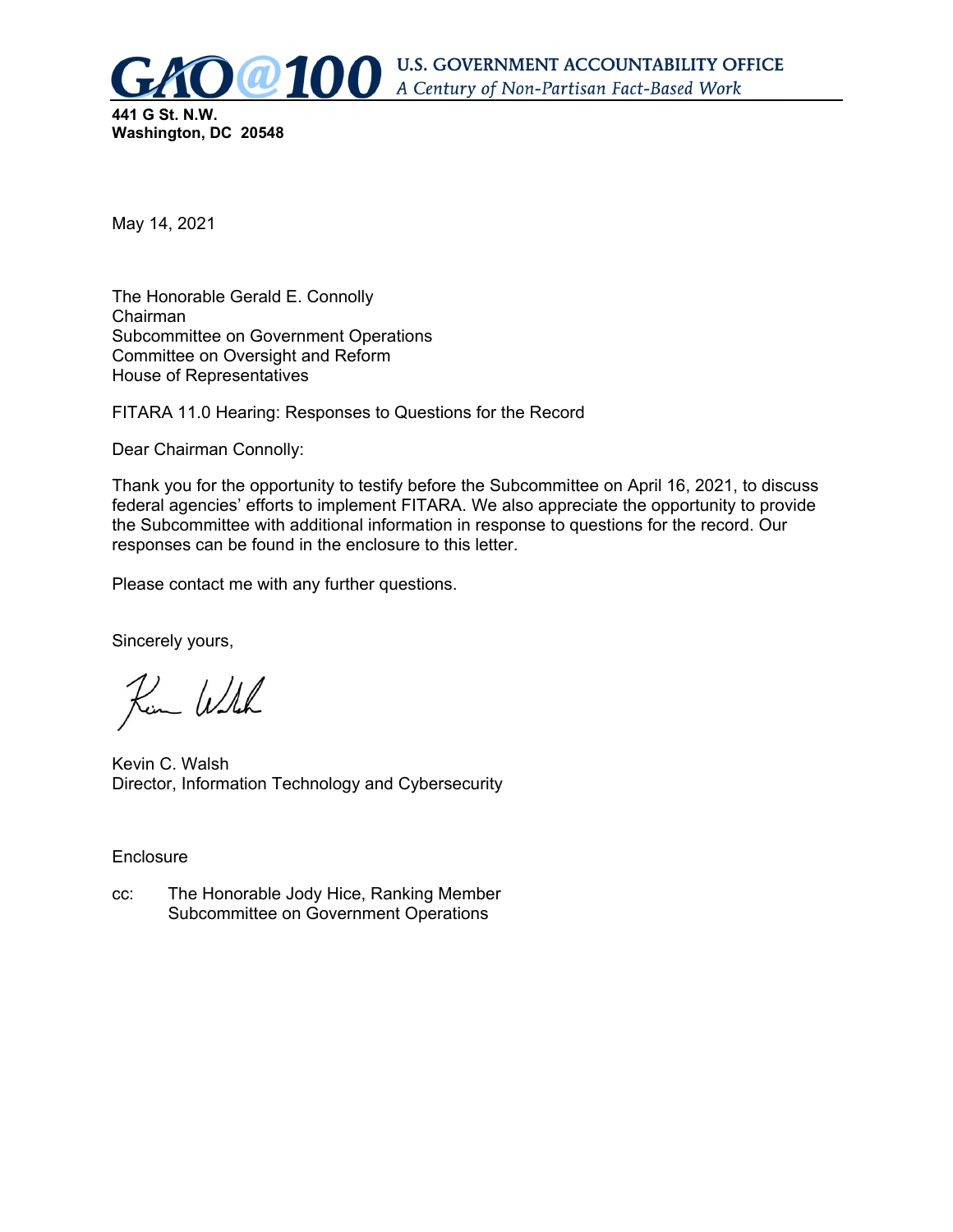## **Enclosure**

Post-Hearing Questions for the Record Submitted to Mr. Kevin Walsh From Chairman Gerald E. Connolly "Agency compliance with the Federal Information Technology Acquisition Reform Act (FITARA)" April 16, 2021

# **1. Are there any particular changes you would recommend that Congress consider as part of Federal Information Security Management Act reform efforts and for possible inclusion in a future Federal Information Technology Acquisition Reform Act (FITARA) scorecard?**

GAO Response: At this time, we do not have any recommended changes to offer regarding Federal Information Security Management Act (FISMA) reform efforts and the FITARA scorecard. However, we are currently conducting our periodic evaluation of agencies' implementation of FISMA. The results of this work should further inform Congress on the effectiveness of FISMA and provide additional insights regarding improvements that could be made. We anticipate issuing the results of our work by the end of calendar year 2021.

#### **2. Why are supply chain risk management practices particularly important to information and communications technology?**

GAO Response: The implementation of information and communications technology (ICT) supply chain risk management (SCRM) is essential for decreasing federal agencies' vulnerability to malicious actors that could exploit the ICT products and services (e.g. computing systems, software, and networks). Federal agencies face numerous ITC supply chain risks, including threats posed by counterfeiters who may exploit vulnerabilities in the supply chain and, thus, compromise the confidentiality, integrity, or availability of organizations' systems and the information they contain. Supply chain risk management practices offer an approach to managing cybersecurity risk and protecting organizations' critical information assets. Such practices specify control activities that organizations can use to provide additional supply chain protections, such as conducting due diligence reviews of suppliers and implementing procedures that help protect against supply chain threats throughout the system development life cycle.

As highlighted in our December 2020 report, few of the 23 civilian Chief Financial Officers Act agencies had implemented seven selected foundational practices for managing information and communications technology (ICT) supply chain risks.<sup>1</sup> As a result, we made a total of 145 recommendations calling for agencies to, among other things, identify how the agency intends to assess, respond to, and monitor ICT supply chain risks across the life cycle of ICT products and services.

**3. The Government Accountability Office has stressed, since 2019, that the Office of Management and Budget and other covered federal agencies need to more fully implement FITARA guidelines. Can you please elaborate on what these agencies need to focus on?** 

<sup>1</sup>GAO, *Information Technology: Federal Agencies Need to Take Urgent Action to Manage Supply Chain Risks*, GAO-21-171 (Washington, D.C.: Dec. 15, 2020).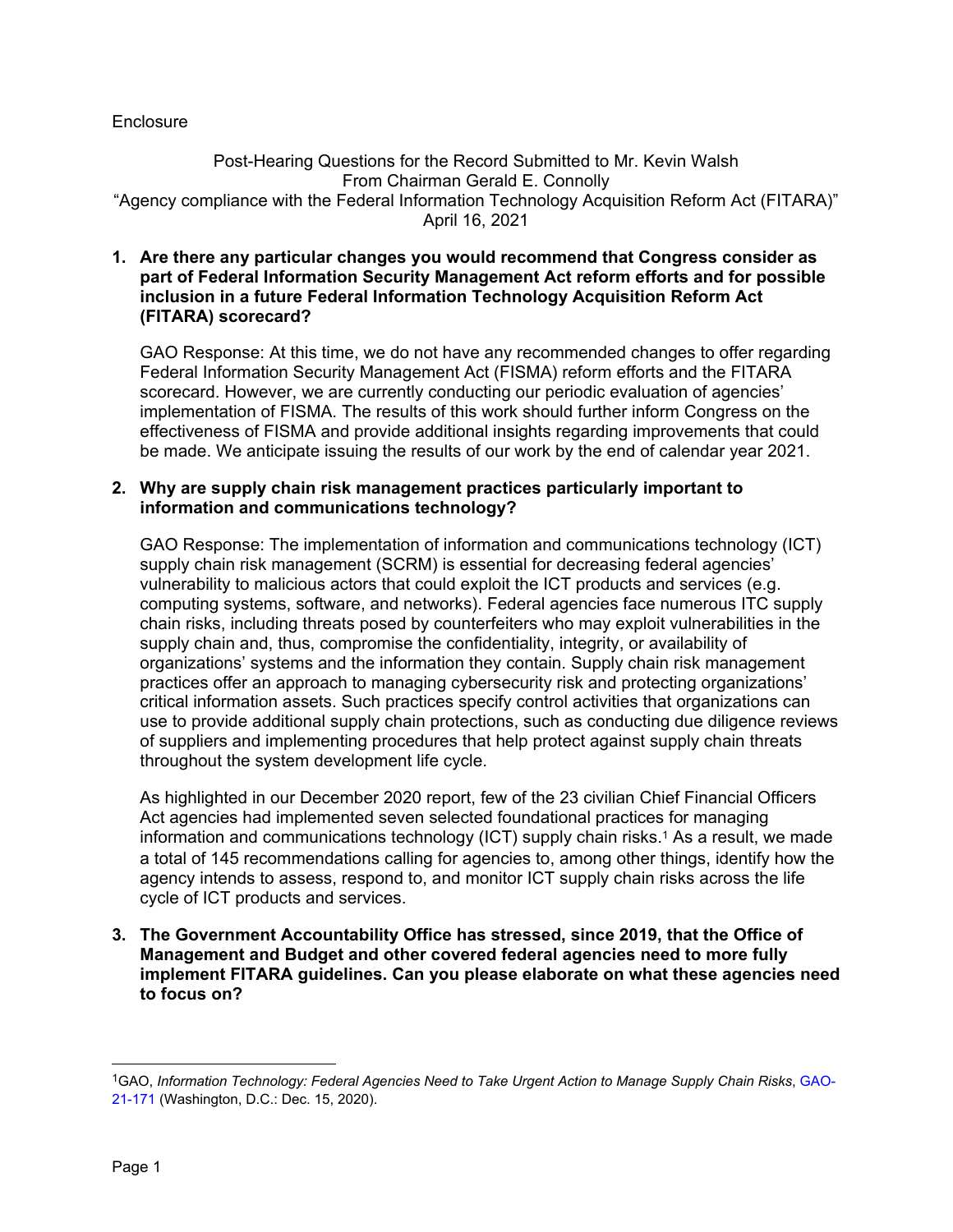GAO Response: As part of our March 2021 high-risk update, we reported that the Office of Management and Budget (OMB) and other federal agencies needed to focus on fully implementing critical requirements of federal IT acquisition reform legislation, such as FITARA, to better manage tens of billions of dollars in IT investments.2 In particular, while agencies had fully implemented 65 percent of the roughly 1,400 recommendations that we have made since 2010, we noted that agencies still needed to implement 400 remaining recommendations. These included:

- our 2018 recommendations related to improving Chief Information Officer (CIO) authorities, as well as our 2016 recommendations on improving IT workforce planning practices;
- our 2019 recommendations related to improving cloud computing investment spending and savings data; and
- 11 priority recommendations for agencies to, among other things, report all data center consolidation cost savings to OMB.

Lastly, we recommended that agencies should consider applying effective practices that may better position them to fully implement FITARA provisions and realize IT management improvements and cost savings. These practices include, among other things, obtaining support from senior leadership, performing application rationalization<sup>3</sup> activities, and developing policies that explain how CIO authorities are to be carried out.

# **4. If the subcommittee were to add a metric to the next FITARA scorecard involving the 21st Century IDEA Act (Public Law No: 115-336), what type of metric (and associated data) would allow us to better understand the effectiveness of an agency's implementation of this law?**

GAO Response: We do not have any completed work related to the 21st Century Integrated Digital Experience Act (IDEA).<sup>4</sup> IDEA aims to improve the digital experience for government customers and reinforces existing requirements for federal public websites. However, we have observed that there are limited data publicly available regarding the implementation of IDEA that could be used for measuring its effectiveness. For example, https://digitaldashboard.gov/ is a test website that publishes disaggregated information on compliance and conformance metrics regarding the requirements for federal websites. However, the website requires a federal government employee account to access data. In addition, as of May 2021, no method exists to download or export the information provided on the website. Without the ability to analyze the data, we are not positioned to offer suggestions regarding the type of specific implementation metric that could be included on the scorecard.

**5. Now that the Software Licensing metric has been retired, what are the next steps the Subcommittee should consider to ensure agencies are effectively using software license inventories to make cost-effective decisions?** 

<sup>2</sup>GAO, *High-Risk Series: Dedicated Leadership Needed to Address Limited Progress in Most High-Risk Areas,* GAO-21-119SP (Washington, D.C.: Mar. 2, 2021).

<sup>3</sup>Application rationalization is a process by which an agency streamlines its portfolio of software applications with the goal of improving efficiency, reducing complexity and redundancy, and lowering the cost of ownership.

<sup>421</sup>st Century Integrated Digital Experience Act, Pub. L. No. 115-336, 132 Stat. 5025 (Dec. 20, 2018).